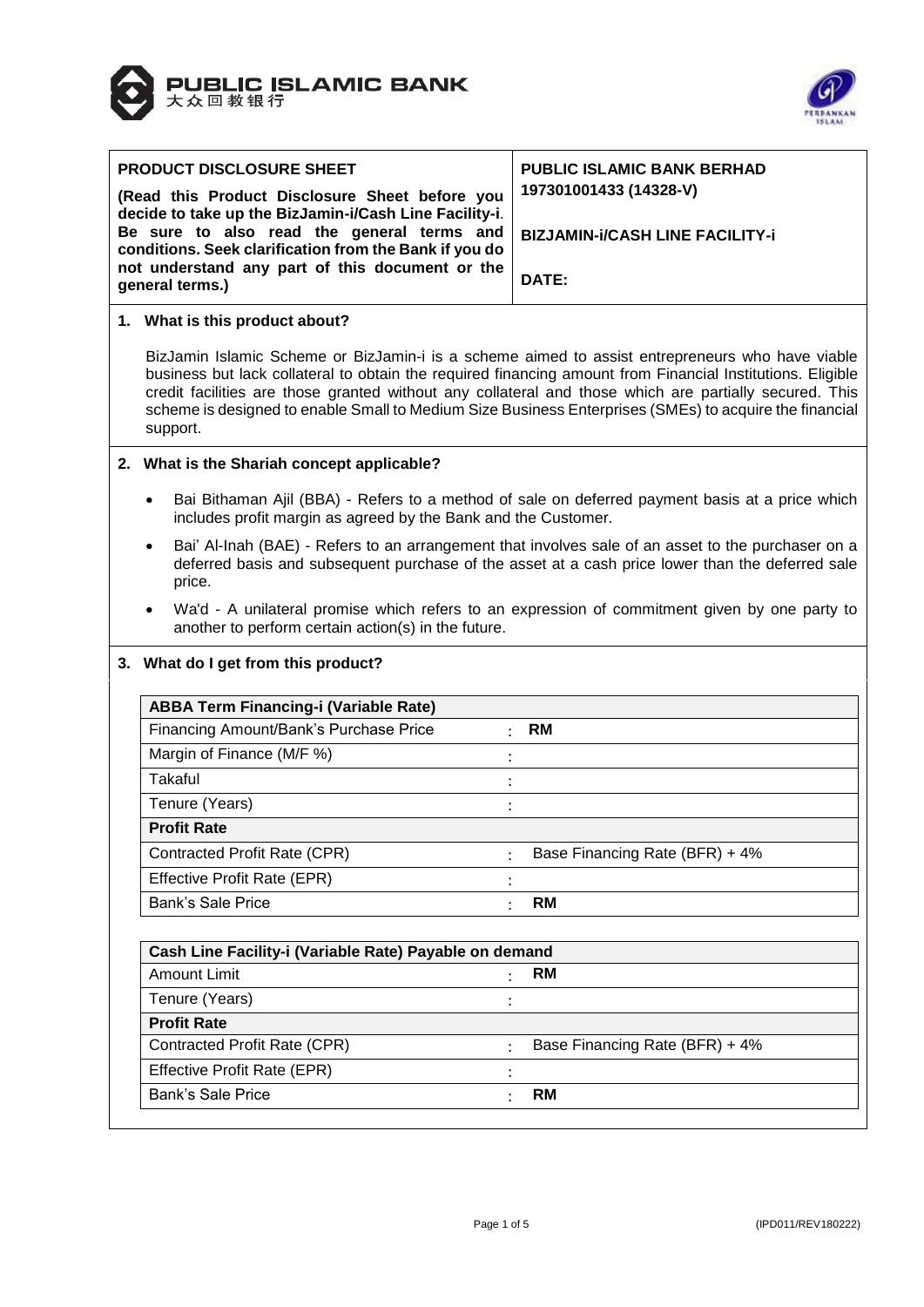



## **4. What are my obligations?**

- Financing of Mortgage Reducing Term Takaful (MRTT) and financing documentation expenses, subject to the total Margin of Advance as approved in the Letter of Offer.
- For Variable Rate financing, the customer is protected against fluctuation of future increases of rates as the total cost of financing or the maximum profit rate is capped at the CPR. During the tenure of financing, the customer will enjoy rebate and pay lower instalment as long as the EPR is lower than the CPR.

## **5. What are the fees and charges I have to pay?**

|     | <b>Fees and Charges</b>                                                                                                                                                                                                                                                                                                                              |                | Amount (RM) |
|-----|------------------------------------------------------------------------------------------------------------------------------------------------------------------------------------------------------------------------------------------------------------------------------------------------------------------------------------------------------|----------------|-------------|
| 5.1 | Guarantee fee                                                                                                                                                                                                                                                                                                                                        |                |             |
|     | Guarantee fee will be charged upon issuance of LG                                                                                                                                                                                                                                                                                                    |                |             |
|     | The CGC guarantee fee is payable annually in advance and will<br>be borne by the customer, based on risk adjusted pricing in<br>accordance, as follows:                                                                                                                                                                                              |                |             |
|     | Guarantee Fee                                                                                                                                                                                                                                                                                                                                        | Revised        |             |
|     | <b>Secured Portion</b>                                                                                                                                                                                                                                                                                                                               | 0.50% to 3.20% |             |
|     | <b>Unsecured Portion</b>                                                                                                                                                                                                                                                                                                                             | 0.75% to 4.00% |             |
| 5.2 | <b>Stamp Duty</b>                                                                                                                                                                                                                                                                                                                                    |                |             |
|     | Stamping on Letter of Offer                                                                                                                                                                                                                                                                                                                          |                | 10.00       |
|     | Stamping on Standing Instruction                                                                                                                                                                                                                                                                                                                     |                | 10.00       |
|     | Each subsidiary document such as Letter of Set-Off (if any)                                                                                                                                                                                                                                                                                          |                | 10.00       |
|     | <b>Stamping on Principal Agreement</b>                                                                                                                                                                                                                                                                                                               |                | Ad valorem  |
| 5.3 | Processing fee and early settlement fee                                                                                                                                                                                                                                                                                                              |                | Nil         |
| 5.4 | Reinstatement fee                                                                                                                                                                                                                                                                                                                                    |                | 100.00      |
|     | If the request is received within seventy-five (75) days from the date<br>of invoice.                                                                                                                                                                                                                                                                |                |             |
| 5.5 | Termination Fee shall be charged if the facility is cancelled prior to the<br>disbursement.                                                                                                                                                                                                                                                          |                | 2,000.00    |
|     | (Note: ONLY APPLICABLE to facility secured by properties and<br>land only (partially or fully secured). This fee is NOT APPLICABLE<br>to facility(ies) which is fully secured by Islamic Investment-i/<br>earmarking by marginal deposit/current account-i, Government/<br>Credit Guarantee Corporation (CGC) financing which is on clean<br>basis.) |                |             |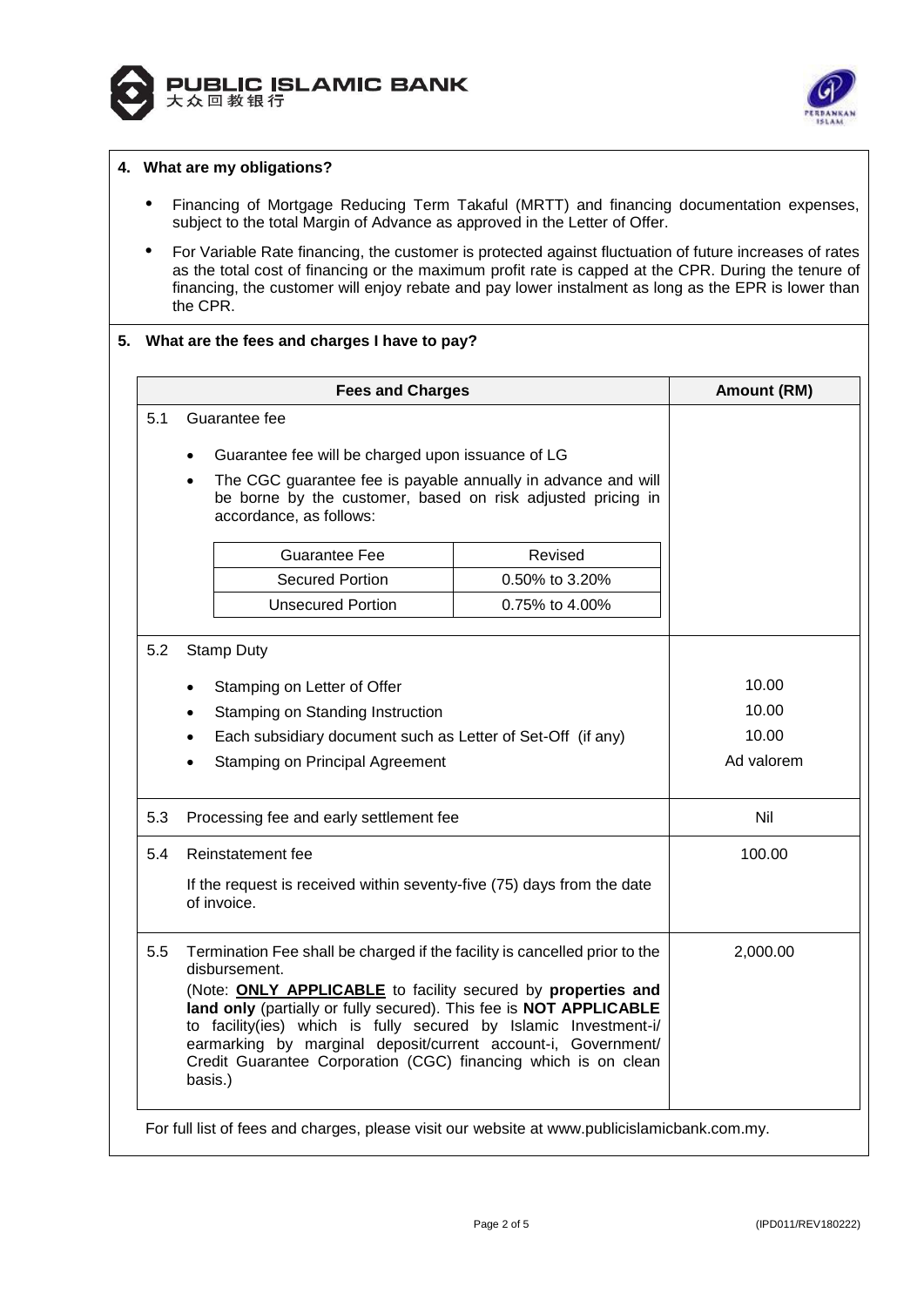



# **6. What if I fail to fulfil my obligations?**

- 6.1 Unless otherwise stipulated under the respective type of facility, in the event of default the Bank reserves the right to impose the following:
	- a) For failure to pay any instalments of the facility(ies) from date of the first disbursement until the date of the maturity of the facility(ies), the *ta'widh* (compensation) rate that shall be applied is one per cent (1%) per annum on any overdue amount, or any such rate as approved by Bank Negara Malaysia.

Formula for *ta'widh* on overdue instalment(s) is as follows:

| Overdue Instalment(s) X Ta'widh Rate X No. of Overdue Day(s) |  |
|--------------------------------------------------------------|--|
| 365                                                          |  |

b) Please take note that if your account remains in arrears and upon recall of the facility or brought to court for judgement before maturity date, late payment charge of 1% p.a. on the remaining outstanding balance will be imposed.

> Outstanding Balance X 1% p.a. X No. of Overdue Day(s) 365

c) For failure to pay any instalments and which failure continues beyond the maturity date of the facility(ies), the compensation rate that shall be applied is the Bank's Average Financing Rate\* (AFR) on the outstanding balance or any such rate as approved by Bank Negara Malaysia.

Formula for late payment charge after maturity is as follows:

Outstanding Balance X AFR X No. of Overdue Day(s) <u>365 - 2001 - 2002 - 2003 - 2003 - 2004 - 2005 - 2006 - 2007 - 2008 - 2009 - 2009 - 2009 - 2009 - 200</u>

- Also known as "Combined Rate" which consists of two (2) elements namely *ta'widh* and *gharamah*. *Ta'widh* refers to the amount that may be compensated to the Bank based on actual loss incurred due to default while *gharamah* refers to the penalty charged on the defaulters over and above the *ta'widh*.
- d) The Bank shall not compound the compensation payable to the principal amount/financing amount.
- 6.2 The Bank has the right at any time without notice to you to debit your Current/Savings Account with us towards payment of the monthly payment of the financing and any other charges and/or fees incurred in the granting of the financing including Takaful contribution, quit rent, assessment, cost of an updated/revised valuation reports, fees for searches, legal fees for preparation and perfection of security documents by Bank's solicitors, legal costs incurred in relation to enforcement of security/recovery cost and any other cost or expenses incidental thereto.
- 6.3 If the financing tenure extends into retirement, you are to advise us on your plans to service the monthly payment after your retirement.
- 6.4 You are to furnish us all relevant information regarding financing taken from all financial institutions, cooperatives, building societies, credit companies and merchants that provide credit sales, etc. and to fully and accurately disclose material information that has a bearing on our financing decision. Failure by you to disclose essential and correct information in the financing application as well as the consequences of providing incomplete or incorrect information may lead to a higher financing rate or rejection of your financing application.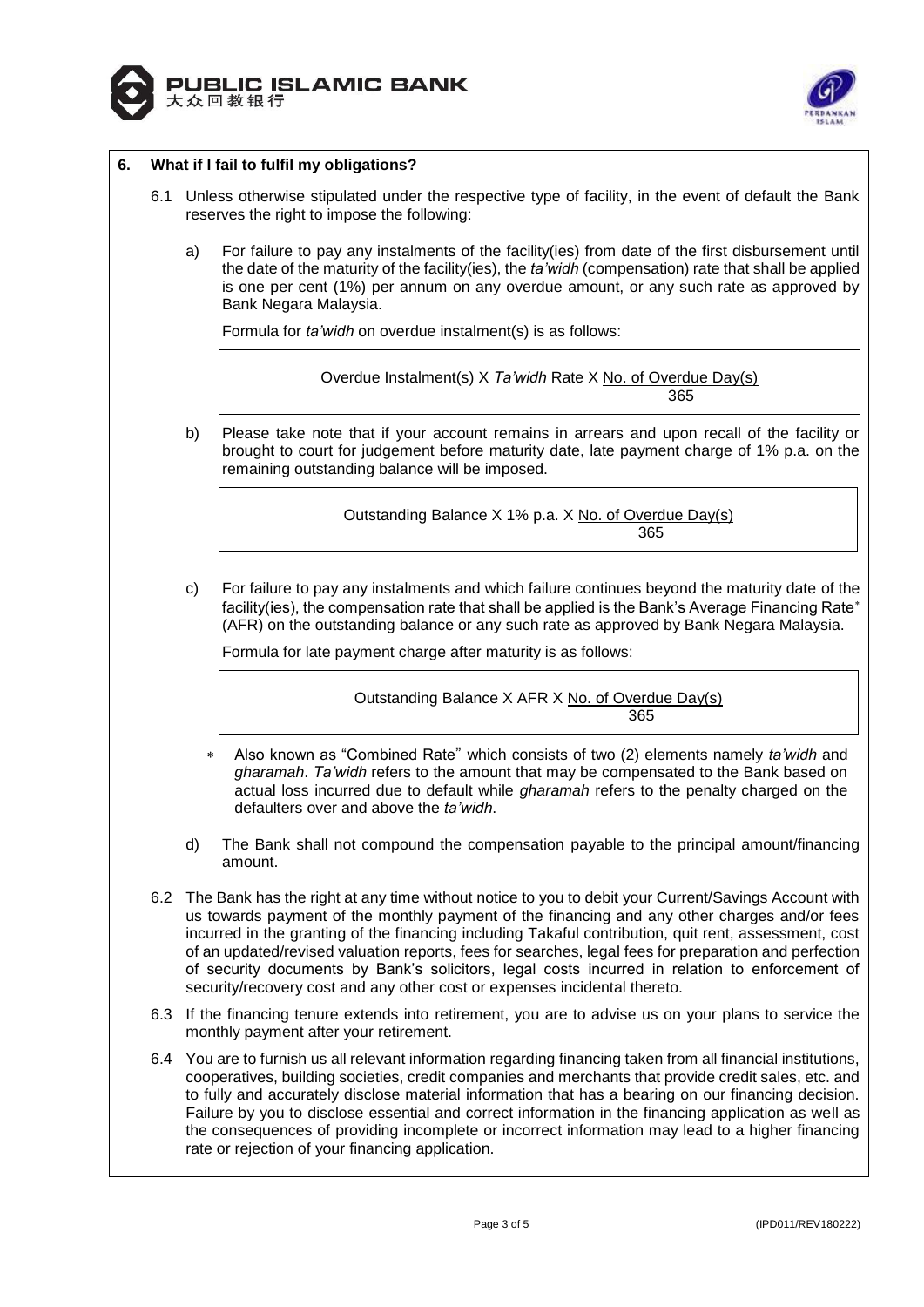



#### **6. What if I fail to fulfil my obligations?, cont.**

- 6.5 Legal action will be taken if you fail to respond to reminder notices. Your property may be foreclosed and you will have to bear all legal costs. You are also responsible to settle any shortfall after your property is sold.
- 6.6 Legal action against you may affect your credit rating leading to financing being more difficult or expensive to you.
- 6.7 Under specific circumstances where the customer is not contactable, the Bank's obligation is considered to be fulfilled if such notice has been sent to the last known address of the customer at least seven (7) calendar days in advance.

#### **Other terms and conditions**

- 1) You may select to use Bank's panel lawyers/Takaful operators/valuers.
- 2) On case to case basis depending on your credit assessment by the Bank, you may be required to provide a guarantor.

### **7. What if I fully settle the financing before its maturity?**

 For Variable Rate financing, a reduction in *ibra'* amount by 2% of the original Approved Facility Limit/Bank's Purchase Price and an amount equivalent to profit of one (1) month for House Financing-i or three (3) months for Term Financing-i, where applicable, if the Facility is fully settled/redeemed within thirty-six (36) months from the date of the first disbursement of the Bank's Purchase Price.

#### **8. Do I need any Takaful coverage?**

| Mortgage Reducing Term Takaful (MRTT) |  | II Yes [ ] No |  |  |
|---------------------------------------|--|---------------|--|--|
| Fire/House Holder/House Owner Takaful |  | II Yes II No  |  |  |

Note:

The customer can refer to the Branch on the list of panel Takaful operators. The Bank may provide quotations for any compulsory Takaful offered by the Bank's panel of Takaful operators but the customer is free to use the service of non-panel Takaful operators. However, only the amount from Takaful providers approved by the Bank may be financed.

# **9. Do I need a guarantor or collateral?**

| Guarantor/Corporate Guarantor Required | $\mathbf{1}$ | Yes [ ]   |  | No.  |
|----------------------------------------|--------------|-----------|--|------|
| Collateral                             |              | II Yes II |  | - No |

#### **10. What are the major risks?**

 Profit rates might change according to changes in the Base Financing Rate (BFR) or Base Rate (BR). An increase in the BFR or BR may result in higher monthly payment. However, the rate will not exceed the Contracted Profit Rate.

# **11. What do I need to do if there are changes to my contact details?**

 It is important that you inform us (written notice to be sent to the account holding branch) of any change in your contact details to ensure that all correspondences reach you in a timely manner.